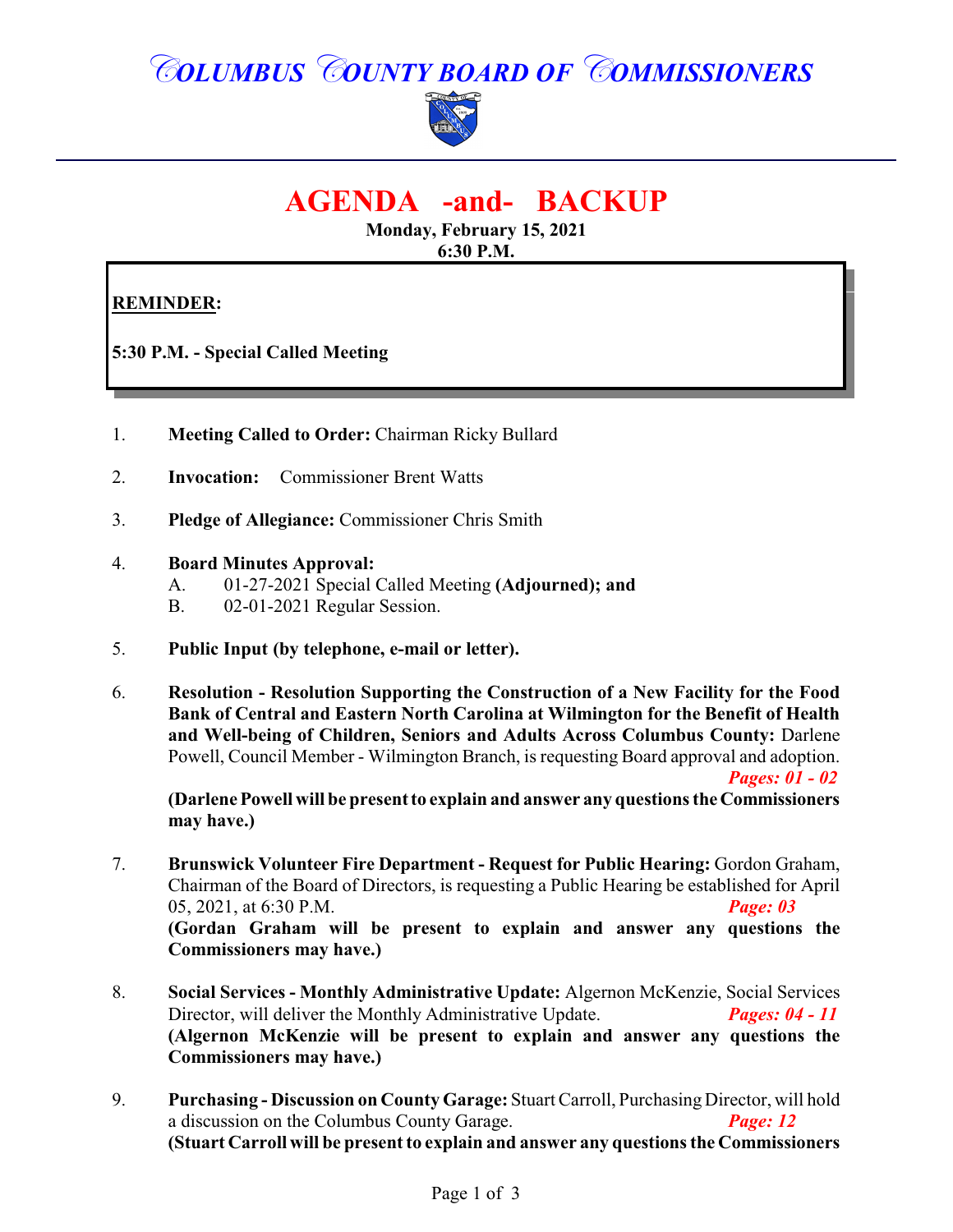**may have.)**

- 10. **Economic Development Update on Dashboard:** Dr. Gary Lanier, Economic Development Director, will deliver an update on dashboard. *Page: 13* **(Gary Lanier will be present to explain and answer any questions the Commissioners may have.)**
- 11. **Building Inspections- Elimination of the \$25.00 Application Fee for Permit:** Wayland Townsend, Building Inspections Director, is requesting eliminating the \$25.00 application fee for permit. *Pages: 14 - 15* **(Wayland Townsend will be present to explain and answer any questions the Commissioners may have.)**
- 12. **Governing Body Bereavement Policy:** Commissioner McDowell will hold a discussion on the Columbus County Bereavement Policy. *Page: 16* **(Commissioner McDowell will be present to explain and answer any questions the Commissioners may have.)**
- 13. **Appointments Committees/Boards/Commissions:** June B. Hall, Clerk to the Board, is requesting the following appointments/re-appointments/replacements be made to the following boards/committees/commissions. *Page: 17* **(June B. Hall, Clerk to the Board will be present to explain and answer any questions the Commissioners may have.)**

| <b>COMMITTEE</b>                                                        | ZONE/<br>EВ | PERSON(S)                    | <b>EXPIR.</b><br><b>DATE</b> |
|-------------------------------------------------------------------------|-------------|------------------------------|------------------------------|
| Cape Fear RPO Rural Transportation Advisory<br>Committee (2 year terms) | Alternate   | -Vacant-                     |                              |
| Juvenile Crime Prevention Council                                       | Ш<br>VП     | -Vacant-<br>Dr. Darrin Moore | <b>HOLD</b><br><b>HOLD</b>   |

#### **RECESSREGULARSESSIONand enter into COLUMBUS COUNTY WATER and SEWER DISTRICTS I, II, III, IV and V BOARD MEETING**

14. **Columbus County Water and Sewer Districts I, II, III, IV and V Board Meeting Minutes:**

February 01, 2021 Columbus County Water and Sewer Districts I, II, III, IV and V Board Meeting **(5 Sets)**

#### **ADJOURN COMBINATION MEETING of COLUMBUS COUNTY WATER and SEWER DISTRICTS I, II, III, IV AND V BOARD MEETING**

| 15. | <b>Consent Agenda Items:</b> |              | <b>Pages: 18 - 32</b> |
|-----|------------------------------|--------------|-----------------------|
|     | Budget Amendments; and       | Pages: 18-22 |                       |
|     | Tax Refunds and Releases.    | Pages: 23-32 |                       |